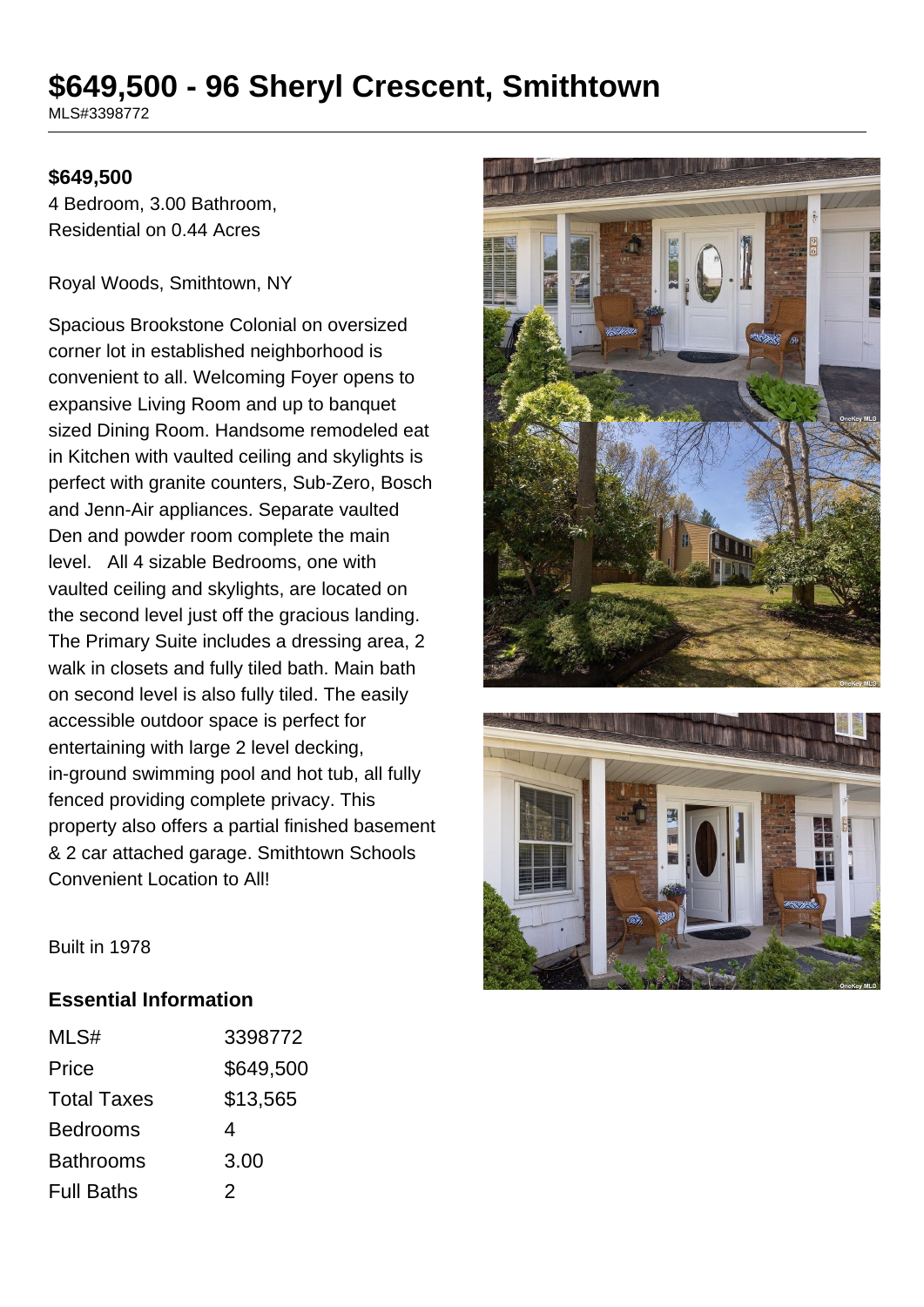| <b>Half Baths</b>          | 1                              |
|----------------------------|--------------------------------|
| Lot Square Footage 19, 166 |                                |
| Acres                      | 0.44                           |
| <b>Year Built</b>          | 1978                           |
| <b>Type</b>                | Residential                    |
| Sub-Type                   | <b>Single Family Residence</b> |
| <b>Style</b>               | Colonial                       |
| <b>Status</b>              | Pending                        |
|                            |                                |

# **Community Information**

| Address      | 96 Sheryl Crescent |
|--------------|--------------------|
| Subdivision  | <b>Royal Woods</b> |
| City         | Smithtown          |
| County       | Suffolk            |
| <b>State</b> | <b>NY</b>          |
| Zip Code     | 11787              |

### **Amenities**

| Features     | Corner Lot, Level, Private        |
|--------------|-----------------------------------|
| Parking      | Private, Attached, 2 Car Attached |
| # of Garages | 2                                 |
| Garages      | Private, Attached, 2 Car Attached |
| View         | Other                             |
| Has Pool     | Yes                               |
| Pool         | Inground Pool                     |

## **Interior**

| Interior                 | Hardwood, Wall To Wall Carpet                                                                                                                                           |
|--------------------------|-------------------------------------------------------------------------------------------------------------------------------------------------------------------------|
| <b>Interior Features</b> | Cathedral Ceiling(s), Den/Family Room, Eat-in Kitchen, Formal Dining<br>Room, Entrance Foyer, Granite Counters, Master Bath, Powder Room,<br>Storage, Walk-In Closet(s) |
| Appliances               | Cooktop, Dishwasher, Dryer, Refrigerator, Oven, Washer                                                                                                                  |
| Heating                  | Oil, Baseboard                                                                                                                                                          |
| Cooling                  | <b>Central Air</b>                                                                                                                                                      |
| Has Basement             | Yes                                                                                                                                                                     |
| <b>Basement</b>          | Finished, Partial                                                                                                                                                       |

### **Exterior**

| Exterior | Frame, Cedar, Shake Siding |  |
|----------|----------------------------|--|
|          |                            |  |